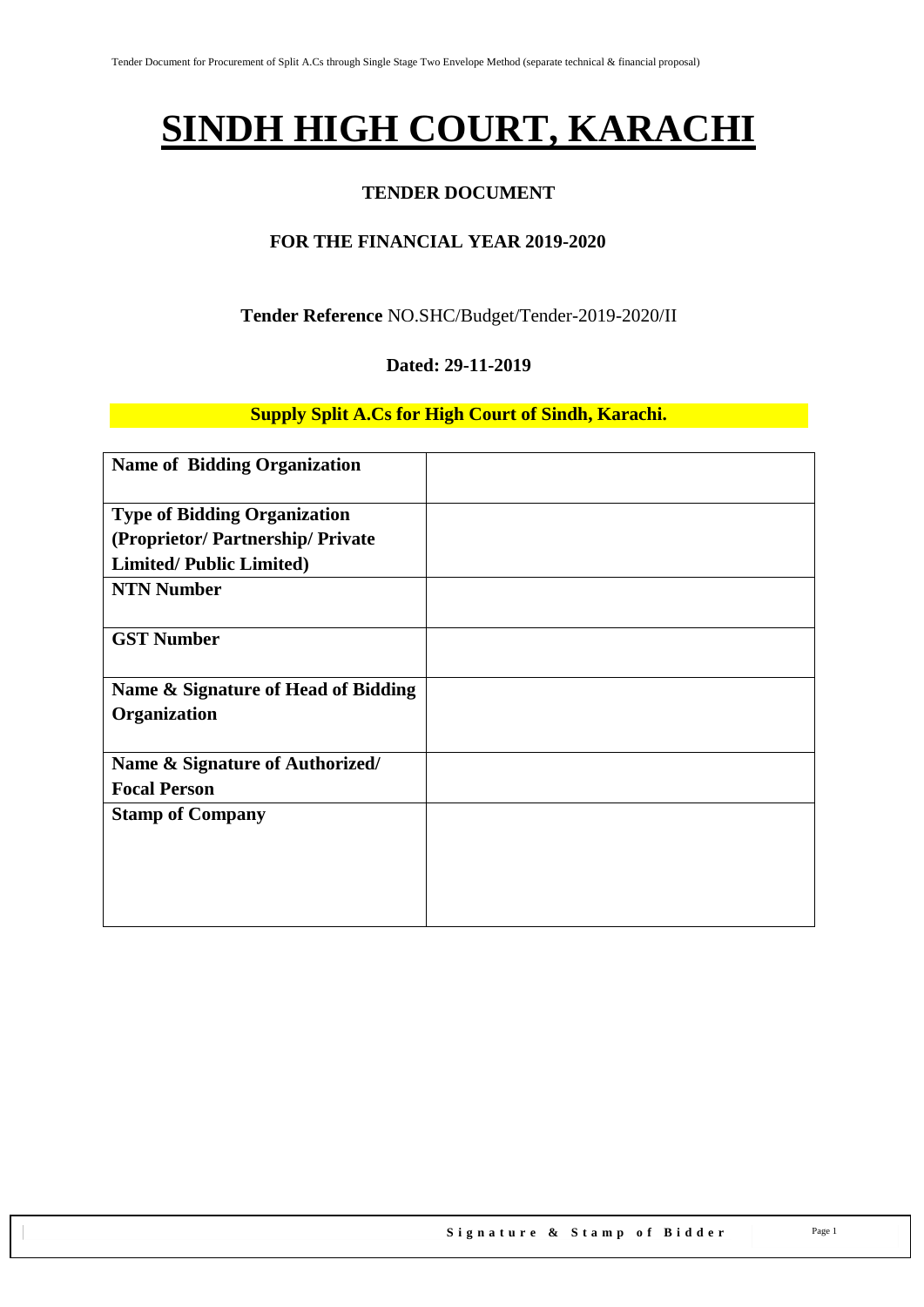#### **Contents**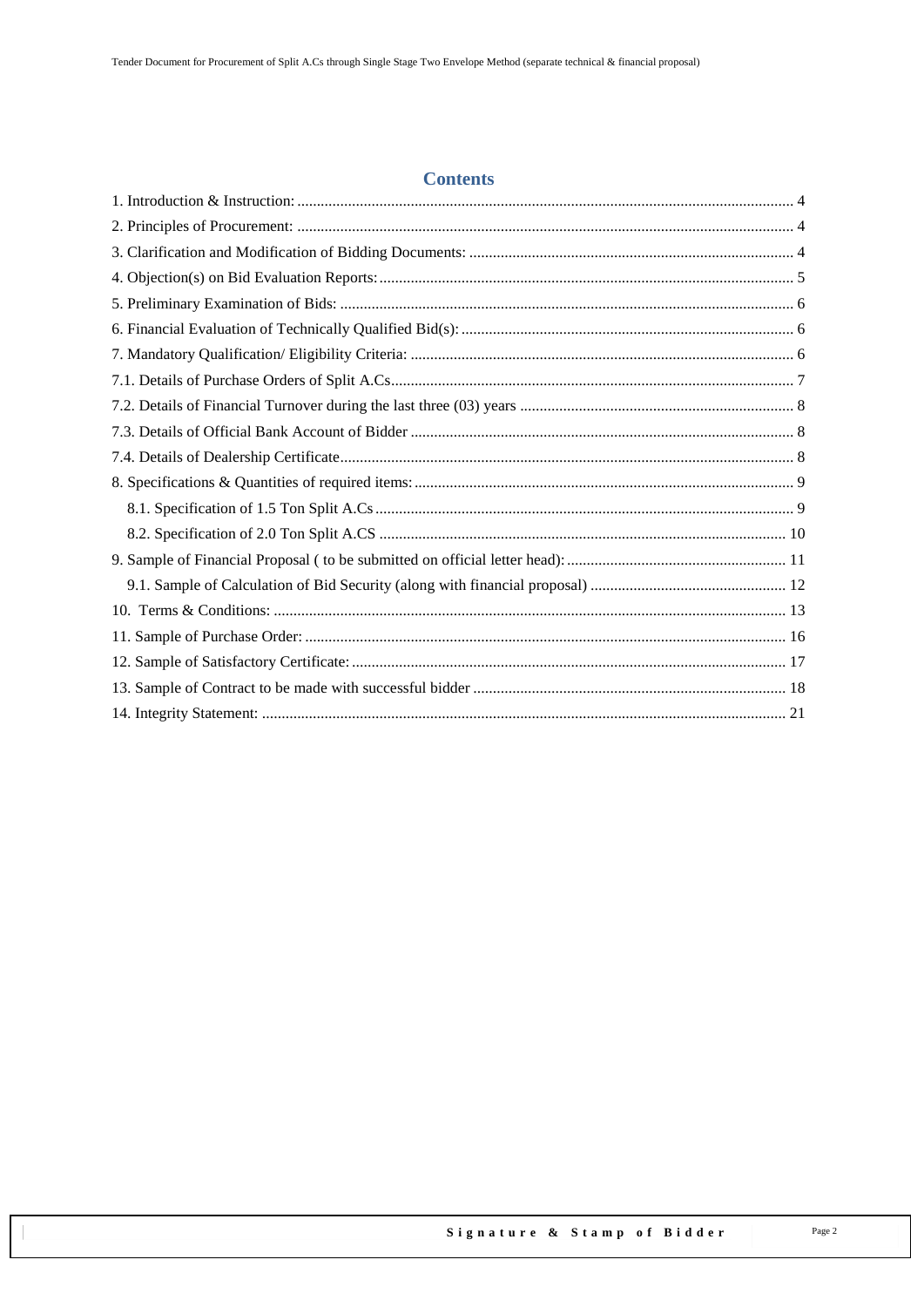Tender Document for Procurement of Split A.Cs through Single Stage Two Envelope Method (separate technical & financial proposal)

Tender Reference No. \_\_\_\_\_\_\_\_\_\_\_\_\_ Dated\_\_\_\_\_\_\_\_\_\_\_\_\_\_

**To,** 

**The Learned Registrar, Sindh High Court, Karachi.**

Respected Sir,

We, the undersigned, offer to provide our services for **"Supply of Split A.Cs for High Court of Sindh, Karachi"**, as a Bid, sealed in an envelope. Mr. holding CNIC No. \_\_\_\_\_\_\_\_\_\_\_\_\_\_\_\_\_\_\_\_\_\_\_\_ has been authorized to attend the Bid Meetings on behalf of our organization.

We understand that Sindh High Court is not bound to accept any Proposal you receive and reserves the right to accept or reject any offer and to annul the bidding process and reject all proposals without assigning any reason or having to owe any explanation whatsoever.

The decision of Purchase Committee shall be final and cannot be challenged on any ground at any forum and the Purchase Committee will not be liable for any loss or damage to any party acting in reliance thereon. Sincerely,

**Name: Designation: Name of Company Dated:**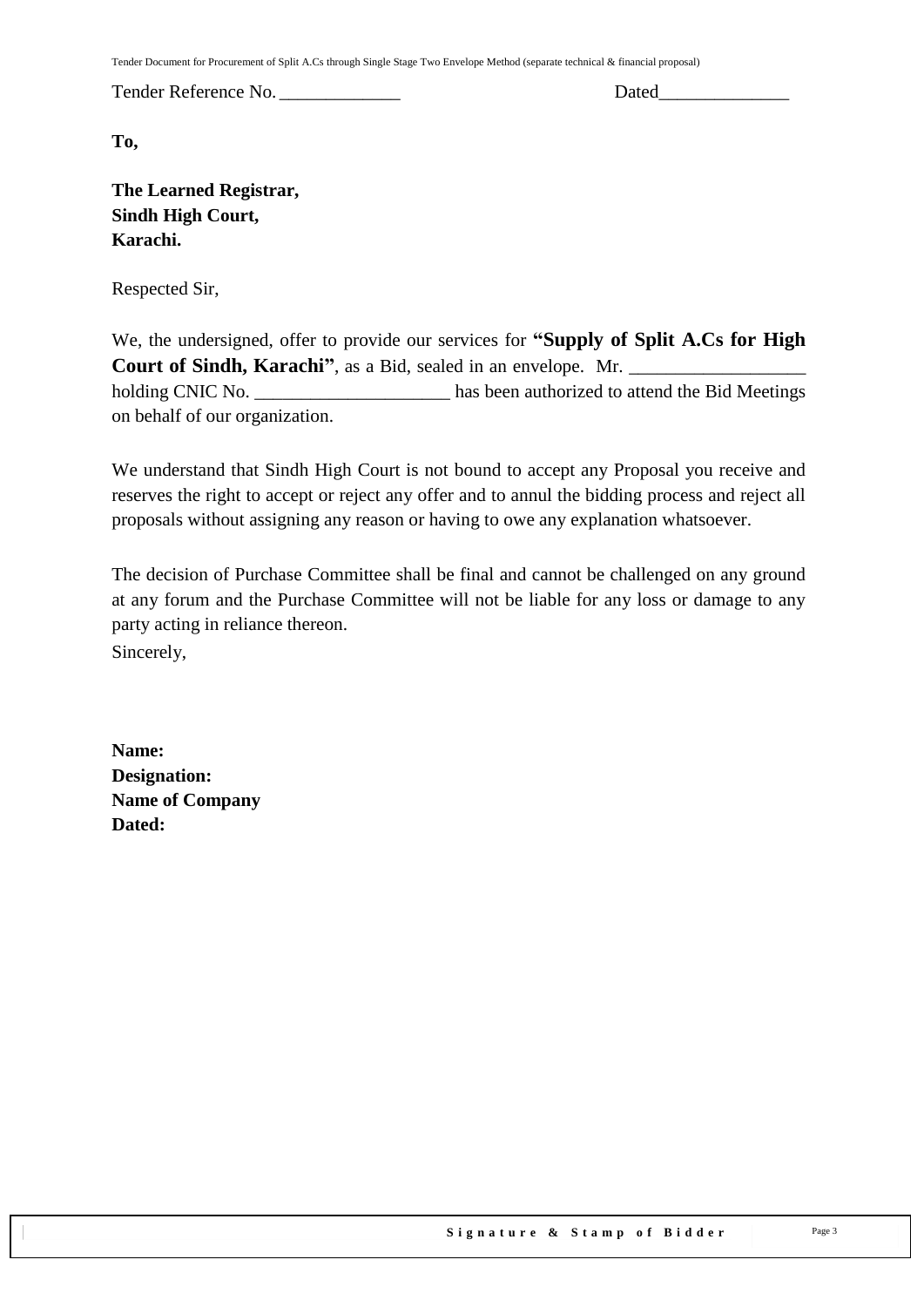## <span id="page-3-0"></span>**1. Introduction & Instruction:**

Dear Tenderer:

The **SINDH HIGH COURT (SHC)** is the highest judicial institution of the province of [Sindh.](https://en.wikipedia.org/wiki/Sindh) We are interested to **purchase Split A.Cs for High Court of Sindh, Karachi** on item wise basis, as mentioned in tender document, from your esteemed firm / agency in transparent manner. SHC reserves the right to increase/ decrease the quantities as per requirement in the light of availability of funds, as per rules.

| <b>Description</b>                                                             |  |                           |         | Date $\&$ time of Date $\&$ time of Opening |  |
|--------------------------------------------------------------------------------|--|---------------------------|---------|---------------------------------------------|--|
|                                                                                |  | <b>Submission of Bids</b> | of Bids |                                             |  |
| Supply of nine (09) 1.5 ton   On or before $17th$   $17th$ December, $2019$ at |  |                           |         |                                             |  |
| Split A.Cs and fifty eight (58) December, 2019 at   11:30 a.m.                 |  |                           |         |                                             |  |
| ton Split $A.Cs \mid 11:00 a.m.$<br>2.0                                        |  |                           |         |                                             |  |
|                                                                                |  |                           |         |                                             |  |

#### <span id="page-3-1"></span>**2. Principles of Procurement:**

 Sindh High Court ensures that procurements are conducted in a *fair and transparent manner* and the object of procurement brings value for money to this Court. Hence, bidders are directed to provide soft copies of scanned tender documents, tax registration certificates, purchase orders, bank maintenance certificate, financial statements and undertaking. All such documents should be merged in one (01) PDF FILE for uploading on the concerned.

### <span id="page-3-2"></span>**3. Clarification and Modification of Bidding Documents:**

Bidding Document has been prepared as per rules. Clarifications (if any) for contents of bidding documents may be sent to the Procurement Committee comprising D.G (F&A), D.R (Accounts) and Accounts Officer, A.G Sindh through Registrar, High Court in writing, at least five calendar days prior to the date of opening of bid. Clarification in response to a query shall be uploaded on the official website of Sindh High Court. All bidders are advised to visit the website of Sindh High Court for keeping them updated.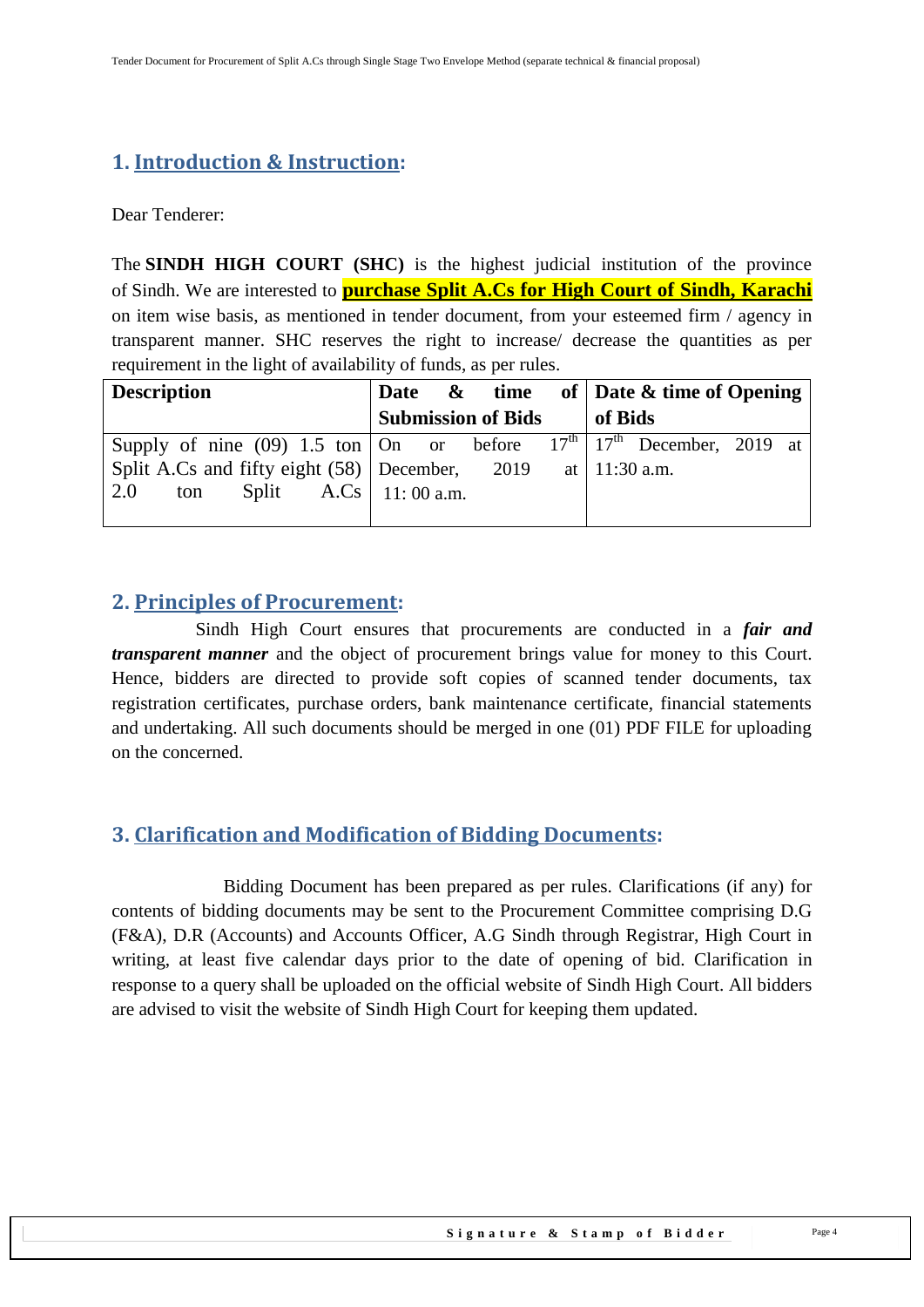It is stated that contents of bidding documents have been carefully read  $\&$ understood. All queries have been properly answered by the concerned Officers of Sindh High Court well before in time. We do not have any objections on the contents of the biding documents.

| Name:               |  |
|---------------------|--|
|                     |  |
| <b>Designation:</b> |  |
|                     |  |
| Signature & stamp   |  |
|                     |  |
|                     |  |

## <span id="page-4-0"></span>**4. Objection(s) on Bid Evaluation Reports:**

 Bid Receiving Time Sheet, Bid Attendance Sheet, Eligibility Criteria Report, Technical Bid Evaluation Report and Financial Bid Evaluation Report shall be uploaded on the official website of High Court of Sindh. Objection(s) if any should be submitted within THREE (03) calendar days of uploading of reports. Thereafter, no objection shall be entertained.

It is undertaken that it is our responsibility to download the above mentioned bid reports from the official website of Sindh High Court. It is also undertaken that objection (s) if any will be submitted within THREE (03) calendar days of uploading of reports and we will not submit any objection after the lapse of time.

| <b>Name</b>        |  |
|--------------------|--|
| <b>Designation</b> |  |
| <b>Cell Number</b> |  |
|                    |  |
| Signature & stamp  |  |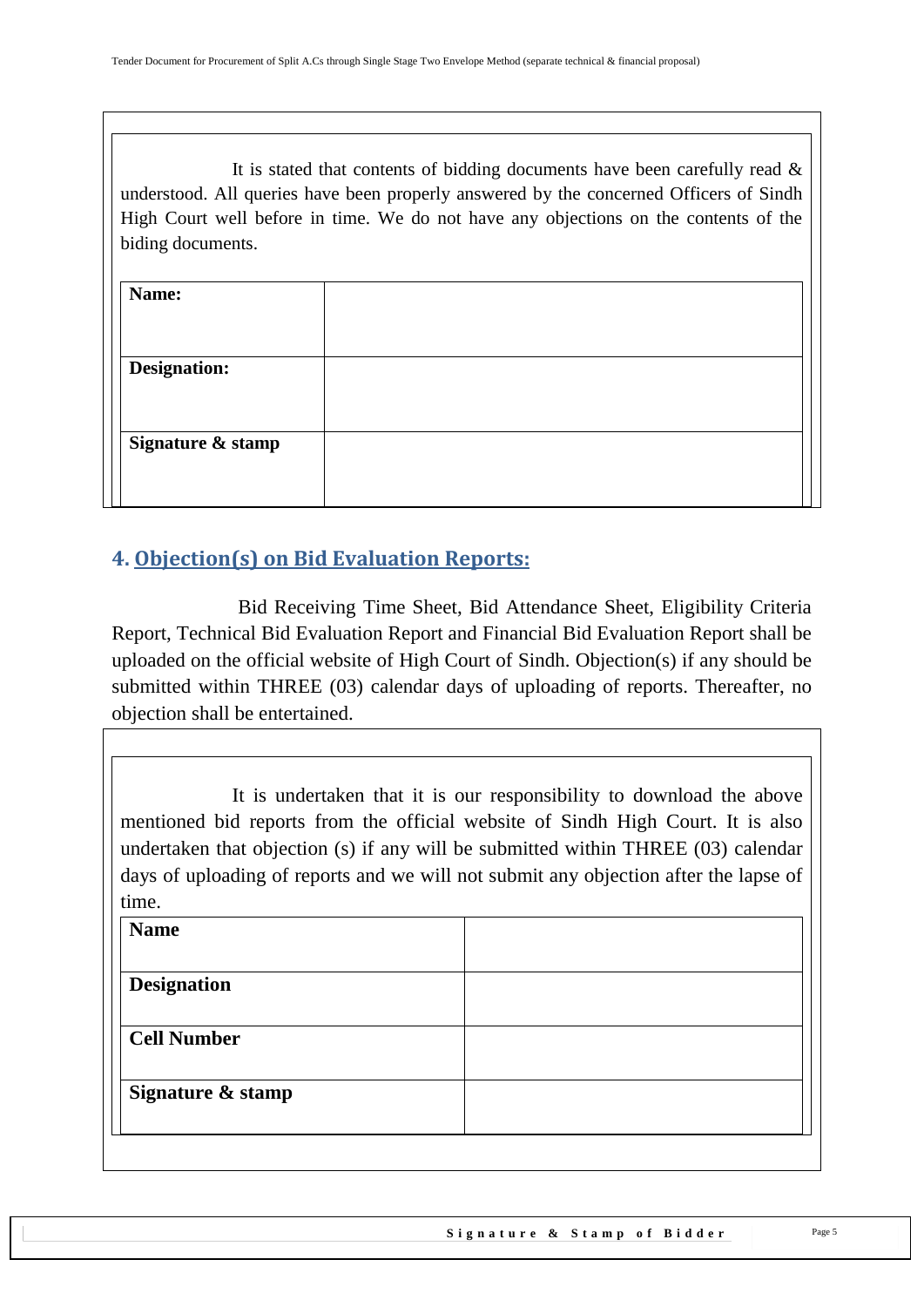## <span id="page-5-0"></span>**5. Preliminary Examination of Bids:**

 Procurement Committee as mentioned above shall examine the bids to confirm that all required documents (soft & hard copies) and specifications/ technical documentation & brochures requested in bidding documents have been provided, and to determine the completeness of each document submitted. If any of the required documents or information is missing, the bid shall be rejected. Further, Sindh High Court shall examine the Bid to confirm that all terms and conditions specified in the bidding documents have been accepted by the Bidder without any material deviation or reservation.

## <span id="page-5-1"></span>**6. Financial Evaluation of Technically Qualified Bid(s):**

 **Financial Evaluation of technically qualified Bid (s) shall be done on the basis of unit price without GST on item wise basis (1.5 Ton & 2.0 Ton)**. All government taxes shall be applicable as per rules. Tender may be awarded to the lowest technically bidder (s) subject to fulfillment of all the terms & conditions of bidding documents and specifications/ requirements of Sindh High Court as mentioned in bidding documents.

| S.No.          | <b>Eligibility Criteria</b>                                           | <b>Available</b> |
|----------------|-----------------------------------------------------------------------|------------------|
|                |                                                                       | (YES/NO)         |
|                |                                                                       | To be filled     |
|                |                                                                       | by the           |
|                |                                                                       | bidder           |
| 1              | <b>Profile</b> of company/firm                                        |                  |
| $\overline{2}$ | Complete filled, signed & stamped Tender Document                     |                  |
| 3              | <b>Relevant Tax Registration Certificates</b>                         |                  |
| $\overline{4}$ | <b>Minimum Experience of at least three (03) years</b>                |                  |
| 5              | Copies of <b>at least SIX (06) Purchase Orders</b> of similar nature  |                  |
|                | during the last three years. TWO for each year is mandatory.          |                  |
| 6              | <b>Authorized dealership Certificate</b> of product which is being    |                  |
|                | offered to Sindh High Court.                                          |                  |
| 7              | <b>Undertaking</b> on judicial stamp paper that firm has never been   |                  |
|                | blacklisted by any government semi government, autonomous and         |                  |
|                | stated owned organization.                                            |                  |
| 8              | Average Financial turnover of at least <b>Rs. 3 million</b> per annum |                  |
|                | during the last three years. (financial statements are required)      |                  |
| 9              | <b>Bank Maintenance Certificate</b>                                   |                  |

## <span id="page-5-2"></span>**7. Mandatory Qualification/ Eligibility Criteria:**

It is undertaken that I have provided soft and hard copies of the above mentioned documents. It is understood that Sindh High Court reserves the right to reject our bid/ disqualify us in case of non-availability of the above mentioned documents and decision of Sindh High Court shall be final.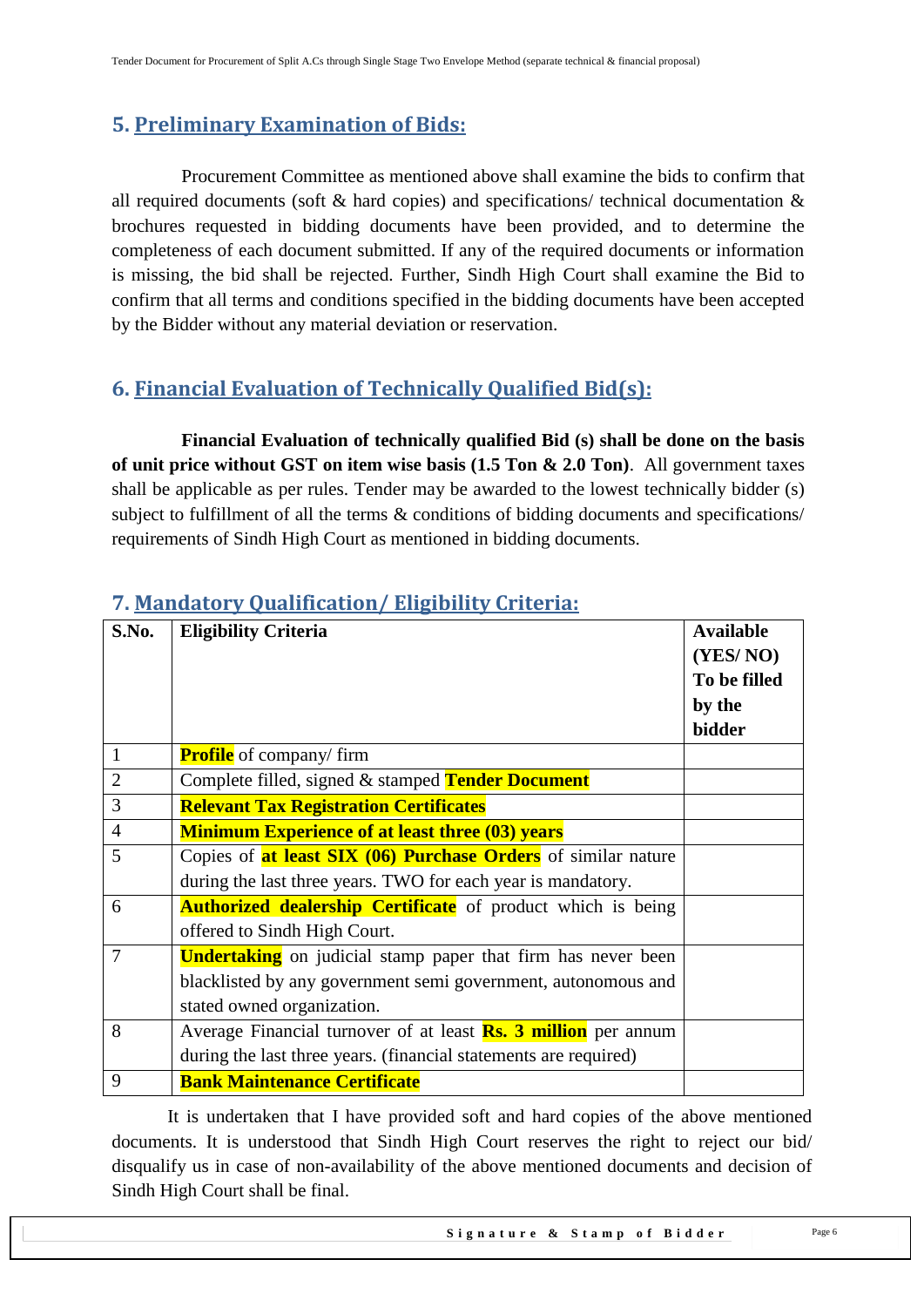| Name:               |  |
|---------------------|--|
|                     |  |
| <b>Designation:</b> |  |
|                     |  |
| Signature & stamp   |  |
|                     |  |
|                     |  |

#### <span id="page-6-0"></span>**7.1. Details of Purchase Orders of Split A.Cs**

| S.No           | Purchase Order issued Purchase |                 | <b>Date</b>     | of Details |
|----------------|--------------------------------|-----------------|-----------------|------------|
|                | by                             | <b>Order No</b> | <b>Purchase</b> |            |
|                | (Name of Organization)         |                 | Order           |            |
| $\overline{1}$ |                                |                 |                 |            |
|                |                                |                 |                 |            |
| $\overline{2}$ |                                |                 |                 |            |
|                |                                |                 |                 |            |
| $\overline{3}$ |                                |                 |                 |            |
|                |                                |                 |                 |            |
| $\overline{4}$ |                                |                 |                 |            |
|                |                                |                 |                 |            |
| $\overline{5}$ |                                |                 |                 |            |
|                |                                |                 |                 |            |
| $\overline{6}$ |                                |                 |                 |            |
|                |                                |                 |                 |            |
| $\overline{7}$ |                                |                 |                 |            |
|                |                                |                 |                 |            |
| $\overline{8}$ |                                |                 |                 |            |
|                |                                |                 |                 |            |
| 9              |                                |                 |                 |            |
|                |                                |                 |                 |            |
| 10             |                                |                 |                 |            |
|                |                                |                 |                 |            |
|                |                                |                 |                 |            |
| $11\,$         |                                |                 |                 |            |
|                |                                |                 |                 |            |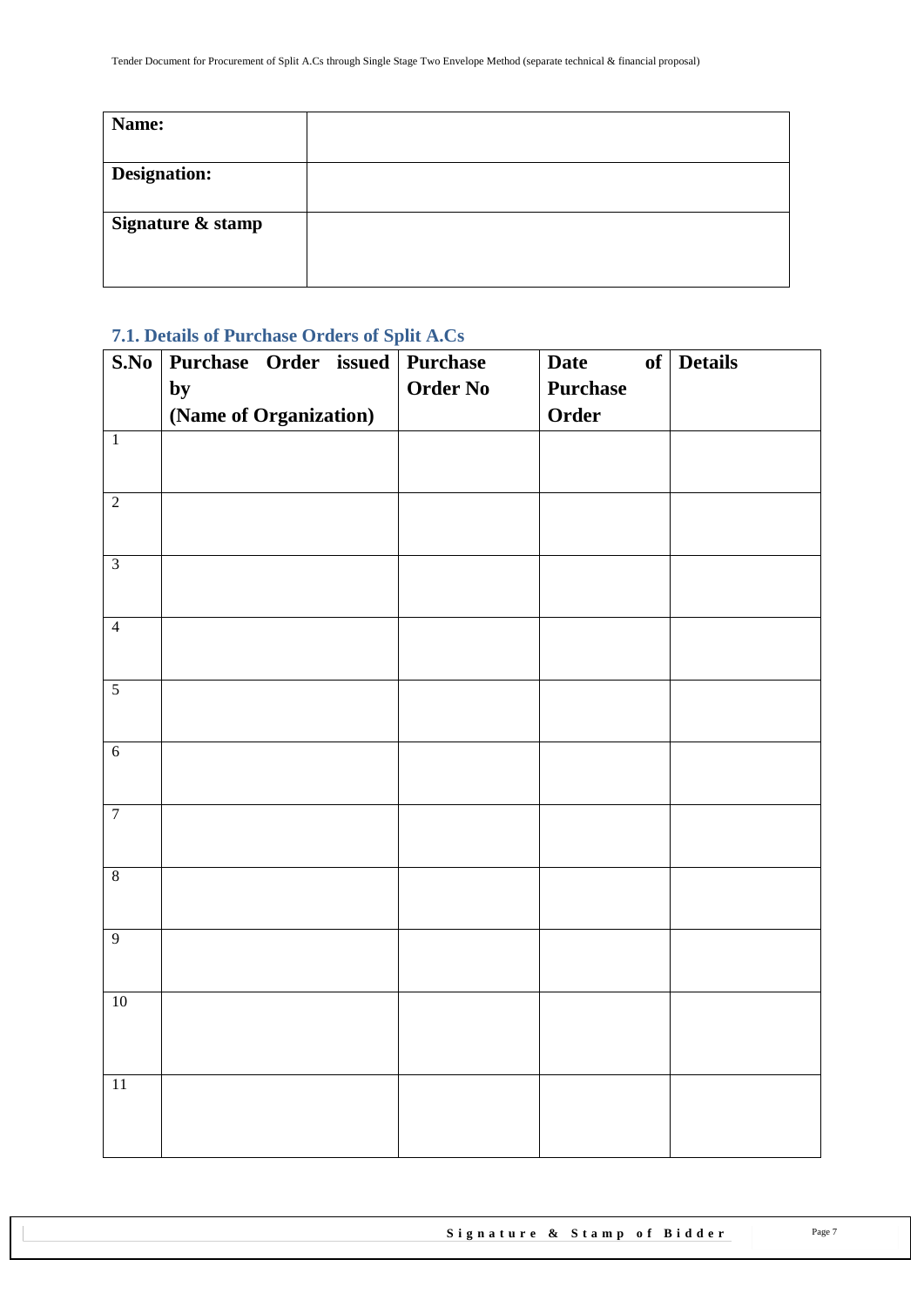<span id="page-7-0"></span>Please furnish copies of Purchase Orders as mentioned above.

#### **7.2. Details of Financial Turnover during the last three (03) years**

|              | S.No Financial Year | Turnover (Rs.) |
|--------------|---------------------|----------------|
|              |                     |                |
| $\mathbf{1}$ |                     |                |
|              |                     |                |
|              |                     |                |
| 2            |                     |                |
|              |                     |                |
|              |                     |                |
|              |                     |                |
|              |                     |                |
|              |                     |                |
| 3            |                     |                |
|              |                     |                |

<span id="page-7-1"></span>Please furnish financial statements for verification of financial turn over as mentioned above.

#### **7.3. Details of Official Bank Account of Bidder**

| <b>Name of Bank</b>        |  |
|----------------------------|--|
| <b>Branch Code</b>         |  |
| <b>Address of Bank</b>     |  |
| <b>Bank Account Number</b> |  |
| <b>Available Balance</b>   |  |

#### <span id="page-7-2"></span>**7.4. Details of Dealership Certificate**

| Date of issuance of Dealership Certificate       |  |
|--------------------------------------------------|--|
| Date of expiry of Dealership Certificate         |  |
| <b>Dealership Certificate Number</b>             |  |
| <b>Dealership Certificate valid for products</b> |  |
| <b>Dealership Certificate issued by</b>          |  |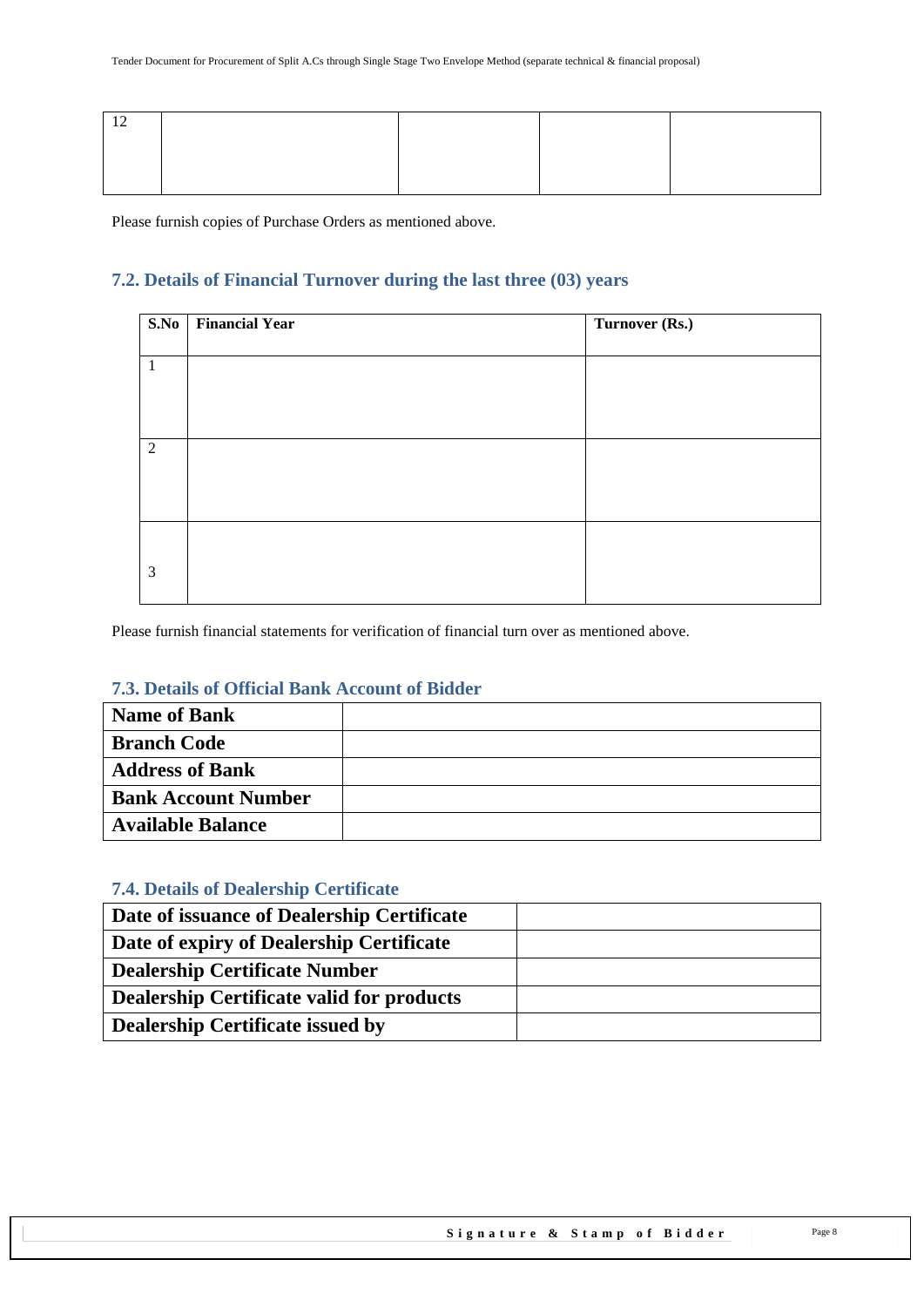## <span id="page-8-0"></span>**8. Specifications & Quantities of required items:**

| <b>Requirements of Sindh High Court</b>     |                                                                                                                                                       | <b>Specifications offered by</b><br>bidder<br>(kindly do not leave any<br>box blank, else technical<br>proposal will<br>not<br>be<br>considered) | Compliance<br>(Yes/No) |
|---------------------------------------------|-------------------------------------------------------------------------------------------------------------------------------------------------------|--------------------------------------------------------------------------------------------------------------------------------------------------|------------------------|
| <b>Brand</b>                                | Mitsubishi/<br>General/<br>Daikin or equivalent<br>standard                                                                                           |                                                                                                                                                  |                        |
| <b>Country of</b><br>Origin                 | Japan/ Thailand/ UK/<br>USA/ Malaysia<br><b>or</b><br>equivalent standard                                                                             |                                                                                                                                                  |                        |
| <b>Technology</b>                           | Conventional                                                                                                                                          |                                                                                                                                                  |                        |
| <b>Year of</b><br>launch of<br><b>Model</b> | 2019                                                                                                                                                  |                                                                                                                                                  |                        |
| <b>Cooling</b><br>Capacity                  | $1.5$ Ton                                                                                                                                             |                                                                                                                                                  |                        |
| <b>Compressor</b><br><b>Type</b>            | Rotary/Piston<br>Japan/ Thailand/ UK/<br>USA or equivalent<br>standard                                                                                |                                                                                                                                                  |                        |
| Cooling                                     | 18000 BTU                                                                                                                                             |                                                                                                                                                  |                        |
| <b>Cooling Coil</b>                         | Copper Pipe                                                                                                                                           |                                                                                                                                                  |                        |
| Warranty                                    | 3 years Compressor<br>and 1 year service $\&$<br>parts                                                                                                |                                                                                                                                                  |                        |
| End of the<br>year sale<br>products         | End of the year sale<br>products & products<br>whose manufacturing<br>been<br>have<br>discontinued<br>by<br>manufacturers would<br>not be acceptable. |                                                                                                                                                  |                        |
| <b>Parts</b>                                | Parts must be easily<br>available<br>in<br>the<br>market                                                                                              |                                                                                                                                                  |                        |

#### <span id="page-8-1"></span>**8.1. Specification of 1.5 Ton Split A.Cs**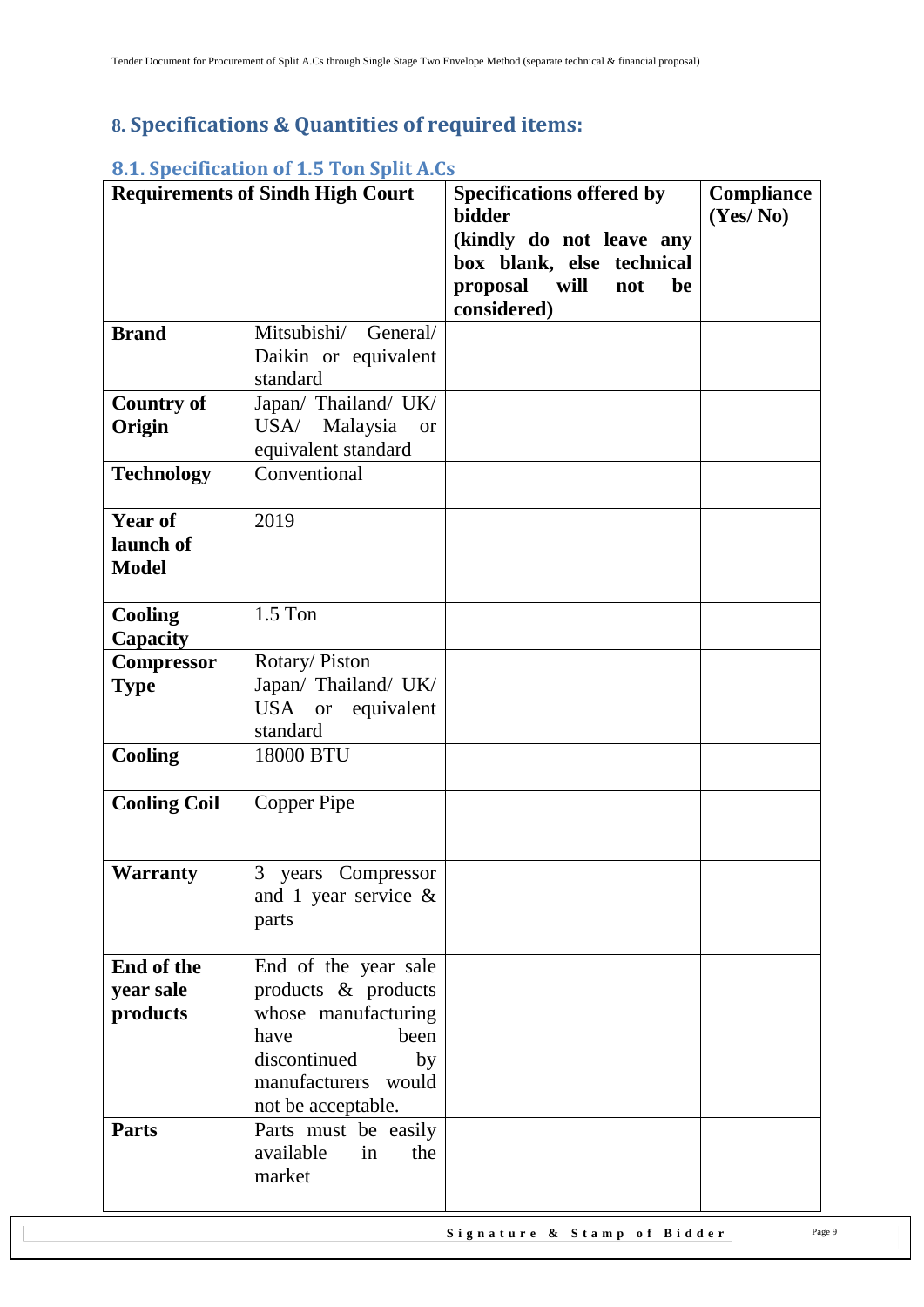## <span id="page-9-0"></span>**8.2. Specification of 2.0 Ton Split A.CS**

|                                             | <b>Requirements of Sindh High Court</b>                                                                                                               | <b>Specifications offered by</b><br><b>bidder</b><br>(kindly do not leave any<br>box blank, else technical<br>proposal will<br>not<br>be | <b>Compliance</b><br>(Yes/No) |
|---------------------------------------------|-------------------------------------------------------------------------------------------------------------------------------------------------------|------------------------------------------------------------------------------------------------------------------------------------------|-------------------------------|
|                                             |                                                                                                                                                       | considered)                                                                                                                              |                               |
| <b>Brand</b>                                | Mitsubishi/<br>General/<br>Daikin or equivalent                                                                                                       |                                                                                                                                          |                               |
|                                             | standard                                                                                                                                              |                                                                                                                                          |                               |
| <b>Country of</b><br>Origin                 | Japan/ Thailand/ UK/<br>USA/ Malaysia<br><b>or</b><br>equivalent standard                                                                             |                                                                                                                                          |                               |
| <b>Technology</b>                           | Conventional                                                                                                                                          |                                                                                                                                          |                               |
| <b>Year of</b><br>launch of<br><b>Model</b> | 2019                                                                                                                                                  |                                                                                                                                          |                               |
| <b>Cooling</b><br>Capacity                  | 2 Ton                                                                                                                                                 |                                                                                                                                          |                               |
| <b>Compressor</b><br><b>Type</b>            | Rotary/Piston<br>Japan/ Thailand/ UK/<br>USA or equivalent<br>standard                                                                                |                                                                                                                                          |                               |
| <b>Cooling</b>                              | 24000 BTU                                                                                                                                             |                                                                                                                                          |                               |
| <b>Cooling Coil</b>                         | Copper Pipe                                                                                                                                           |                                                                                                                                          |                               |
| <b>Warranty</b>                             | 3 years Compressor<br>and 1 year service $\&$<br>parts                                                                                                |                                                                                                                                          |                               |
| End of the<br>vear sale<br>products         | End of the year sale<br>products & products<br>whose manufacturing<br>been<br>have<br>discontinued<br>by<br>manufacturers would<br>not be acceptable. |                                                                                                                                          |                               |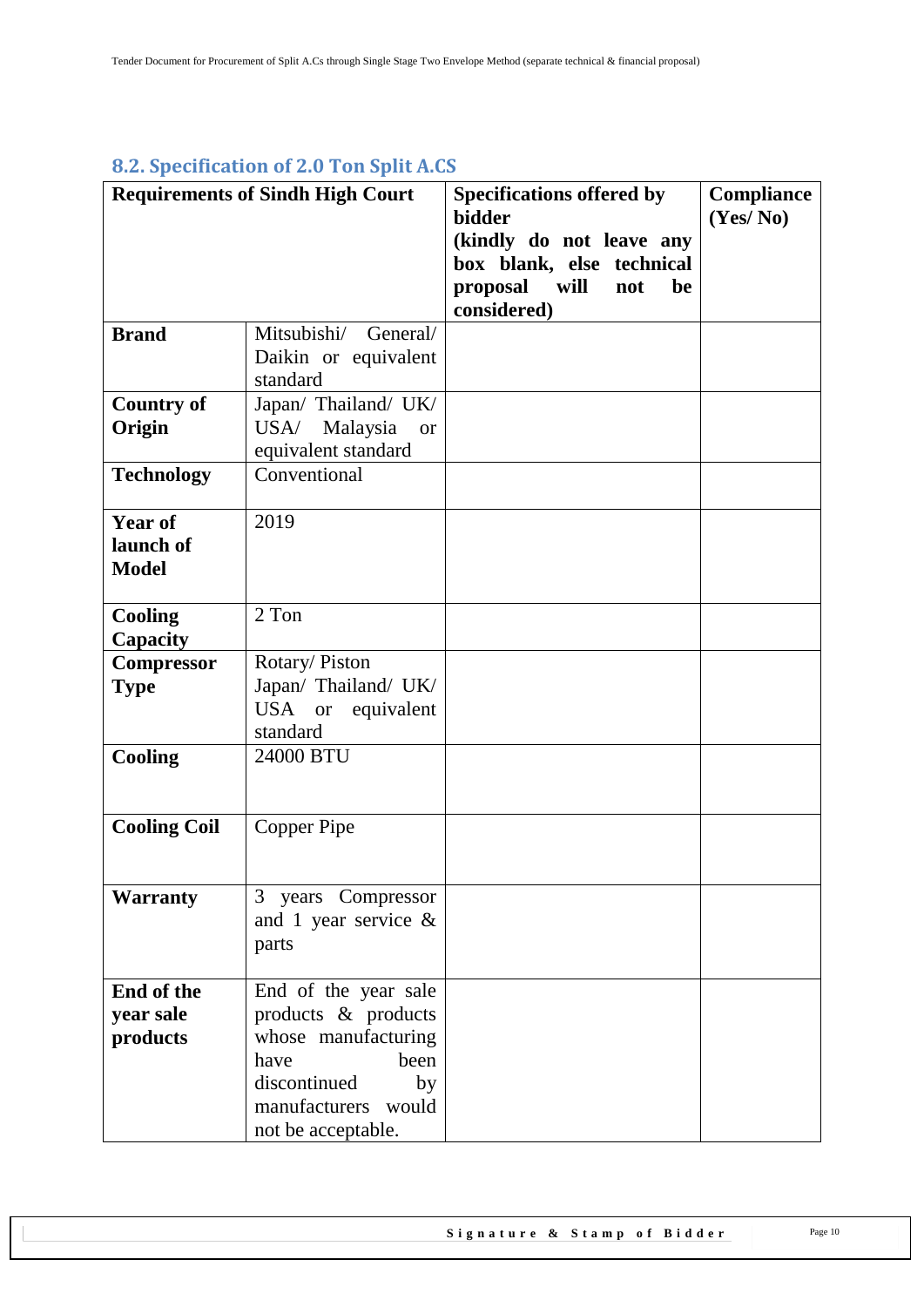#### <span id="page-10-0"></span>**9. Sample of Financial Proposal ( to be submitted on official letter head):**

Bidders are advised to submit separate financial proposal for 1.5 ton 2.0 ton Split A.C as per following format on the official letter head of bidder which must be properly signed  $\&$ stamped.

| $\mathbf{S}.\mathbf{No}$ | <b>Nake &amp; Model of Split   Unit Price without GST   Unit Price without</b><br>A.C | <b>Rs.</b> (in figures) | <b>GST Rs. (in words)</b> |
|--------------------------|---------------------------------------------------------------------------------------|-------------------------|---------------------------|
|                          |                                                                                       |                         |                           |

- No extra charges shall be paid for transportation.
- Quantity may be increased or decreased as per rules and keeping in view availability of budget.
- All Government taxes shall be applicable as per rules.
- Taxes shall be deducted by the Office of A.G Sindh and its decision shall be final.
- Bidder should be active vendor I.D at the time of submission of bill.
- Bidder shall be bound to submit all required documents along with bill.

| <b>Name</b>        |  |
|--------------------|--|
| <b>Designation</b> |  |
| <b>Cell Number</b> |  |
| Signature & stamp  |  |
|                    |  |
|                    |  |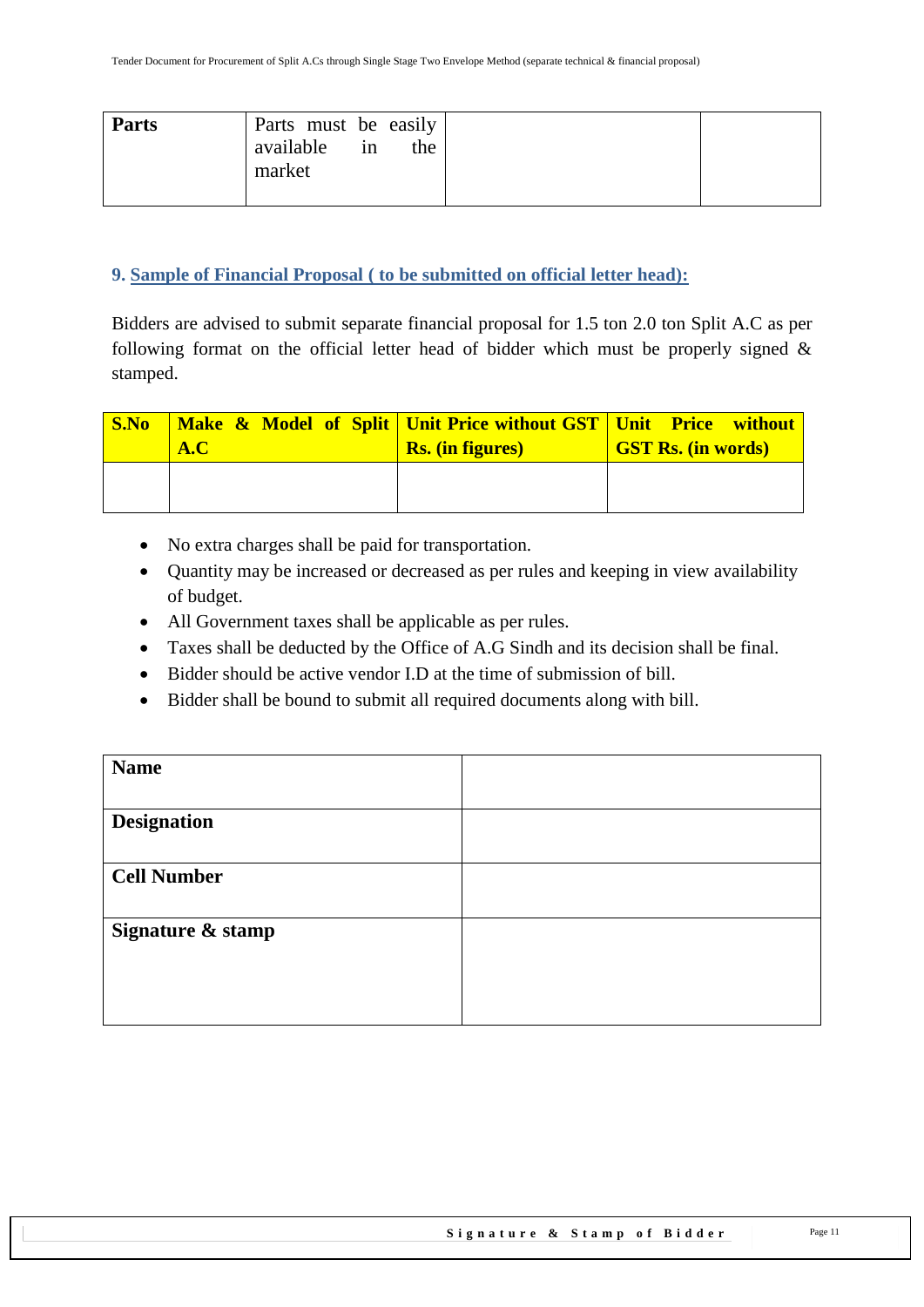## <span id="page-11-0"></span>**9.1. Sample of Calculation of Bid Security (along with financial proposal)**

- 1. **Bid Security of 1% of total quoted amount** will be deposited along with Tender Document in shape of BID SECURITY FORM/ PAY ORDER/ BANK DRAFT as reflected in tender notice.
- 2. Bid Security should favour Registrar, High Court of Sindh, Karachi.
- 3. Separate Bid Security must be submitted for each item as per following format.

| <b>Bid Security for 1.5 Ton Split A.Cs</b> |                    |          |             |
|--------------------------------------------|--------------------|----------|-------------|
| Make & Model of Quoted Item                | Unit Price without | Quantity | Amount      |
|                                            | <b>GST</b>         |          | without GST |
|                                            | Rs.                |          | Rs.         |
|                                            |                    |          |             |
| <b>Total Amount</b>                        |                    |          |             |
| (without GST)                              |                    |          |             |
| 1% of Total Amount                         |                    |          |             |
| <b>Pay Order Number</b>                    |                    |          |             |
| <b>Pay Order Issuance Date</b>             |                    |          |             |
| <b>Name of Banker</b>                      |                    |          |             |
| <b>Amount of Pay Order</b>                 |                    |          |             |
| <b>Period of Validity</b>                  |                    |          |             |

| <b>Bid Security for 2.0 Ton Split A.Cs</b> |                    |          |             |
|--------------------------------------------|--------------------|----------|-------------|
| Make & Model of Quoted Item                | Unit Price without | Quantity | Amount      |
|                                            | <b>GST</b>         |          | without GST |
|                                            | Rs.                |          | Rs.         |
|                                            |                    |          |             |
| <b>Total Amount</b>                        |                    |          |             |
| (without GST)                              |                    |          |             |
| 1% of Total Amount                         |                    |          |             |
| <b>Pay Order Number</b>                    |                    |          |             |
| <b>Pay Order Issuance Date</b>             |                    |          |             |
| <b>Name of Banker</b>                      |                    |          |             |
| <b>Amount of Pay Order</b>                 |                    |          |             |
| <b>Period of Validity</b>                  |                    |          |             |

- 1. Rates must be quoted in Pakistani Currency.
- 2. Rates must be quoted without GST. GST shall be applicable as per rules.
- 3. All government taxes shall be applicable as per rules.
- 4. All government taxes will be deducted by the office of A.G Sindh and its decision shall be final in respect of taxation and billing.
- 5. Bidders must have active Vendor ID of A.G Sindh.
- 6. Successful Bidder (s) will be required to submit complete bill along with copies of required documents to Budget Branch of Sindh High Court for forwarding the same to Accountant General Sindh, Karachi.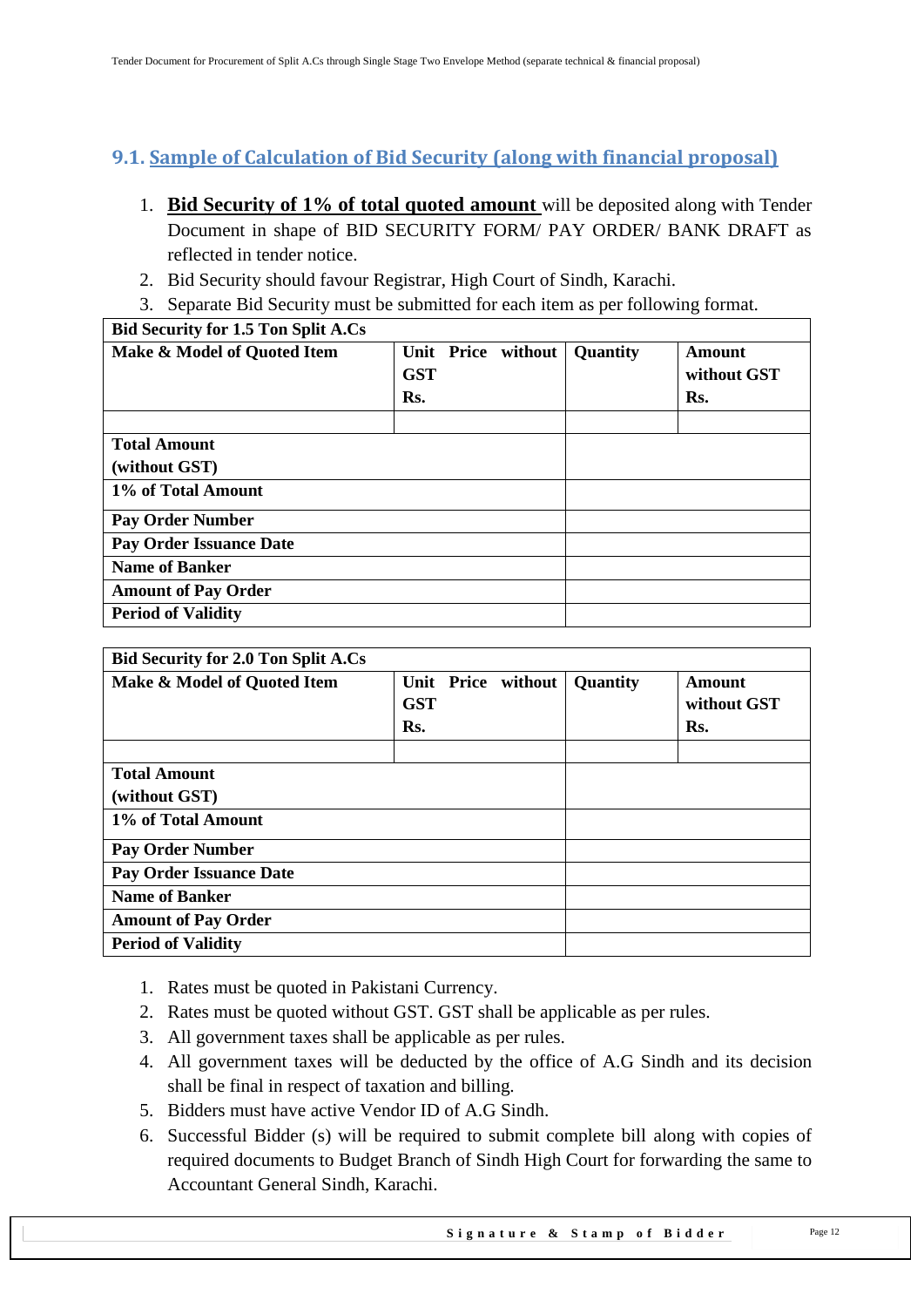#### <span id="page-12-0"></span>**10. Terms & Conditions:**

- 1. **Bidding Method**: *Single Stage-Two Envelopes method* will be adopted for bidding process as per SPPRA Rules. Bidders are required to submit separate technical & financial proposal.
- 2. **Qualification/ Eligibility:** Bidders are bound to submit soft and hard copies of all documents as mentioned in Eligibility Criteria Section, in order to establish their eligibility to participate in bid. In case of non-availability of either, soft or hard copy, bidder may be disqualified.
- 3. **Release of Bid Security**: The bid security of unsuccessful bidder will be released by SHC after award of work or after expiry of bid validity period as per rules.
- 4. **Late Bids**: Sindh High Court shall not consider any bid that arrives after the deadline for submission of bids, as reflected in NIT. Any bid received after the deadline for submission of bids shall be declared late, rejected, and returned unopened to the Bidder.
- 5. **Responsive Bids**: A substantially responsive Bid is one that conforms to all the terms, conditions, and specifications of the Bidding Documents without material deviation, reservation, or omission. Non-responsive Bids shall not be considered. Bidders are advised in their own interest to prepare their bids as per format, requirements, terms & conditions, mentioned in bid documents. Bidders are also advised to submit soft and hard copies of all required documents along with their bids.
- 6. **Award of Contract**: Sindh High Court may award the Contract to the **technically qualified Bidder** whose offer has been determined to be the lowest bid and is substantially responsive to the Bidding Documents, provided further that the Bidder is determined to be qualified to perform the Contract satisfactorily.
- 7. **Notification/ Purchase Order for Award of Contract**: Prior to the expiration of the period of bid validity, Sindh High Court will notify the successful Bidder, in writing, that its Bid has been accepted. Until a formal Contract is prepared and executed, the purchase order/ notification of award shall constitute a binding Contract.
- 8. **Performance Security**: The bid security of successful bidder will be released after submission of Performance Security equal to **5% of total cost of contract**.
- 9. **Release of Performance Security**: Performance Security shall be released after successful delivery of goods and issuance of satisfactory certificate from Assistant Registrar, Resident-II.
- 10. **Validity Period:** The procurement contract will be awarded within bid **validity period i.e. 90 days** as per SPRRA Rules.
- 11. **Receiving/Acceptance of Purchase Order:** The vendor will sign the copy of the Purchase Order as acknowledgement. Copy of Purchase Order along with relevant documents must be submitted along with bill.
- 12. **Delivery Mechanism**: Successful bidder shall deliver the goods within **fifteen (15) calendar days** of issuance of Purchase Order.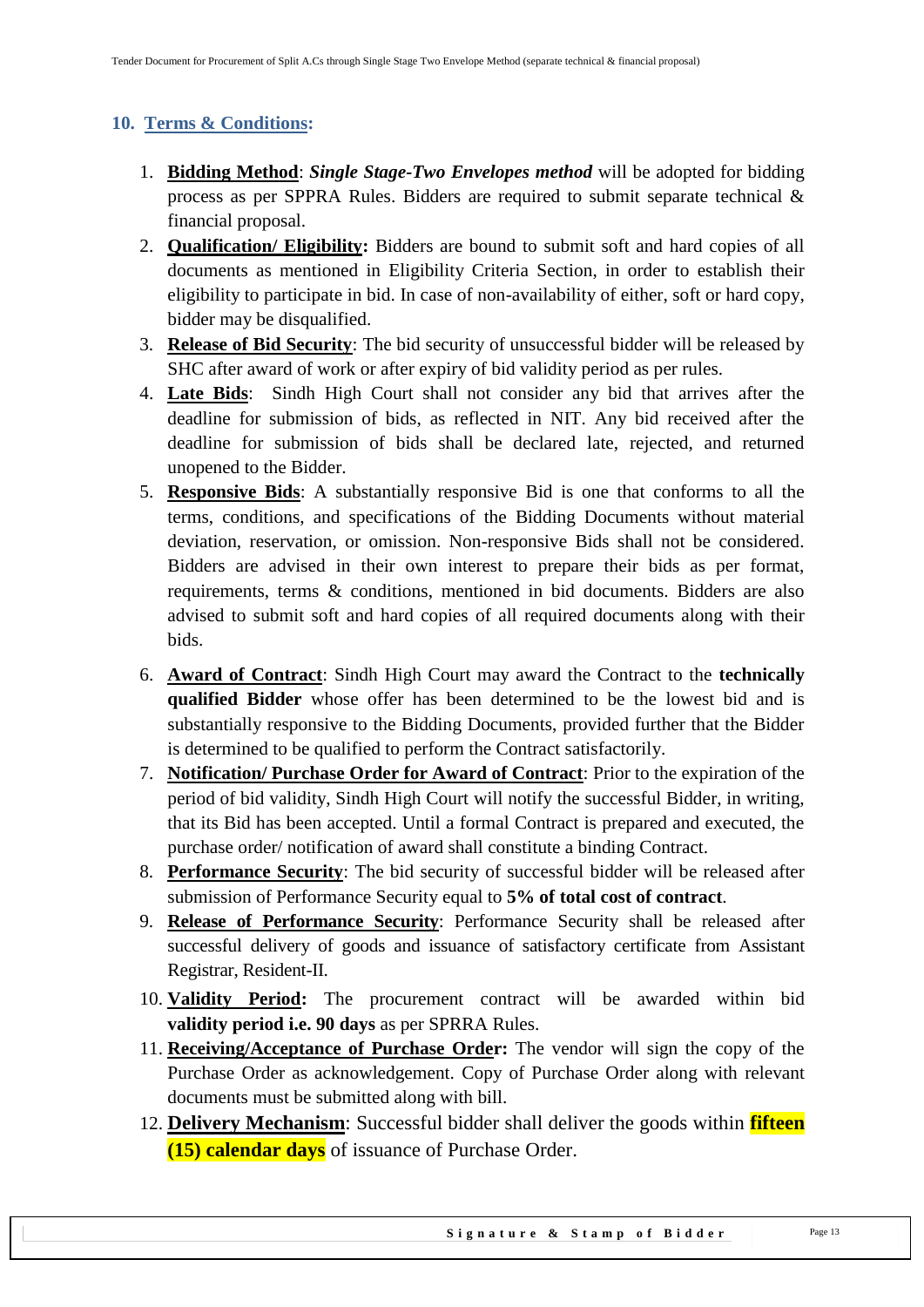- 13. **Delayed Delivery:** 1% penalty of the total amount will be imposed per day for which the company/firm/agency failed to deliver within the delivery/execution period or the request for extension in delivery time declined by SHC.
- 14. **Inspection:** Physical inspection will be carried out by the Store Supervisor of this Court. Ordered material is subject to final inspection at the time of delivery.
- 15. **Quantity Delivered:** Competent Authority reserves the right to increase/decrease the quantity as per requirement and availability of funds, as per rules.
- 16. **Payment Term:** Payment shall not be made in advance before making delivery. Payment shall be issued by the office of A.G Sindh and cheque will be handed over to bidder (s) or his authorized representative (s).
- 17. **Condition of Goods**: All items must meet in all respects with the specifications & conditions of the Order and must be in good condition & conform to the best industrial quality standards; otherwise they will be liable to be rejected as per rules.
- 18. **Rejection of Goods:** We reserve the right to cancel any or all the items if material is not in accordance with our specification or if the delivery is delayed.
- 19. **Disclosure of Confidential Script/Material:** All rights reserve with the SHC and no information either in written/electronic media/copying form should be disseminated without the permission of the authority.
- 20. **Resolution of Differences:** In case of any difference or dispute arises between the parties, the same shall be dealt with as per rules.
- 21. **Rules, Regulations & Policies:** All rules, regulations and policies will be governed in accordance to the SPPRA.
- 22. **Mistakes in Calculation:** The contractor/ supplier will be liable for any mistakes in calculation of price/ rate and amount and shall be liable to suffer the loss arises at any stage of contract, due to mistakes in calculation or tax rates.
- 23. **Government tax(es), levi(es) and charges(s)**: All Government taxes (including Income tax and stamp duty), levies and charges will be charged as per rules. Bidder should keep them updated regarding taxation issues in consultation with the relevant tax regulatory authorities.
- 24. **Stamp Duty**: Stamp duty will be levied as per rules.
- 25. **Alternative Bids**: Alternative bids shall not be considered.
- 26. **Cost of Bidding**: The Bidder shall bear all costs associated with the preparation and submission of its bid, and Sindh High Court shall not be responsible or liable for those costs, regardless of the conduct or outcome of the bidding process.
- 27. **Rights of Sindh High Court**: Sindh High Court reserves the right to accept or reject any bid, and to annul the bidding process and reject all bids at any time prior to contract award, without thereby incurring any liability to Bidders.
- 28. **Interest on Late Payments**: No interest shall be paid on late payment if cheque is received late from the Office of A.G Sindh. However, every effort shall be made for timely payments to successful bidders.
- 29. **Insurance:** The goods supplied under that contract should be fully insured. All cost of insurance shall be paid by the successful bidder. If the goods are not insured then risk if any shall be suffered by the successful bidder.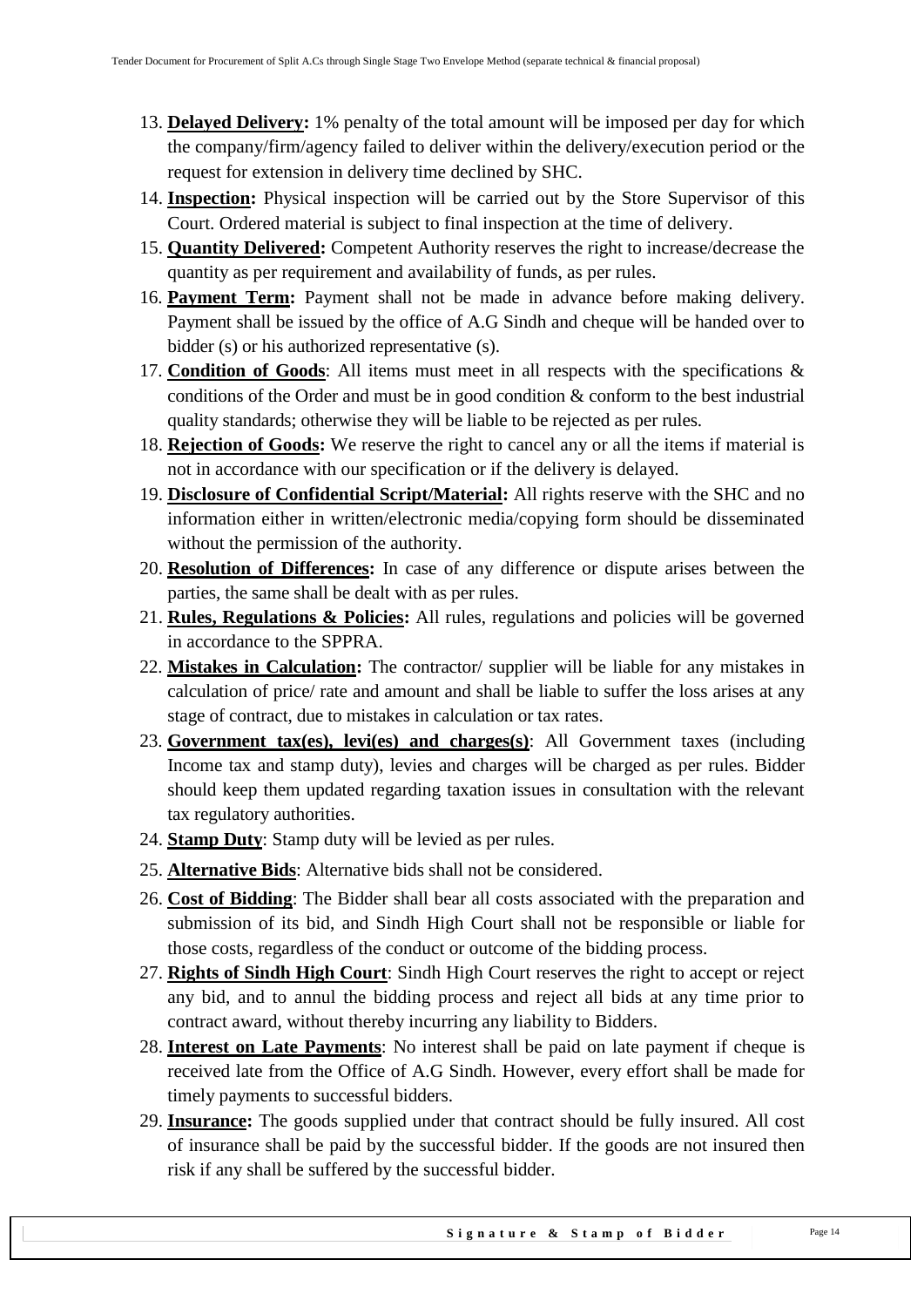- 30. **Warrants:** Supplier must warrants that goods supplied would be new, unused and as per best industrial standards.
- 31. **Termination of Contract**: SHC may terminate the contract, if the successful bidder fails to supply all or parts of goods within definite time or fails to perform any other obligations of contract or bidder has failed to submit performance security or bidder has involved in fraud/ corruption.

It is hereby certified that the terms and conditions have been read, agreed upon and signed.

| Name:               |  |
|---------------------|--|
| <b>Designation:</b> |  |
| Signature & stamp   |  |
| <b>Cell No</b>      |  |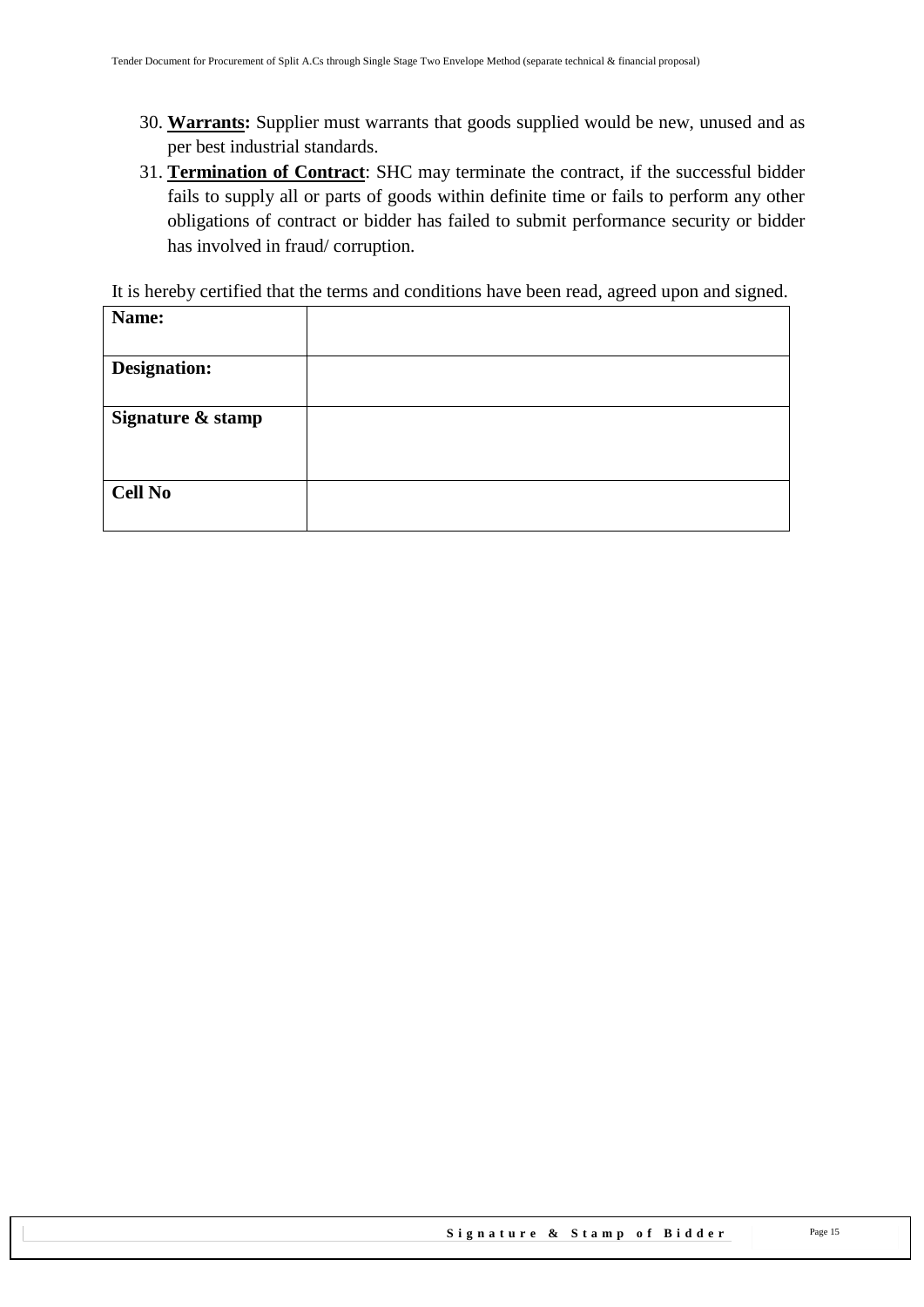## <span id="page-15-0"></span>**11. Sample of Purchase Order:**

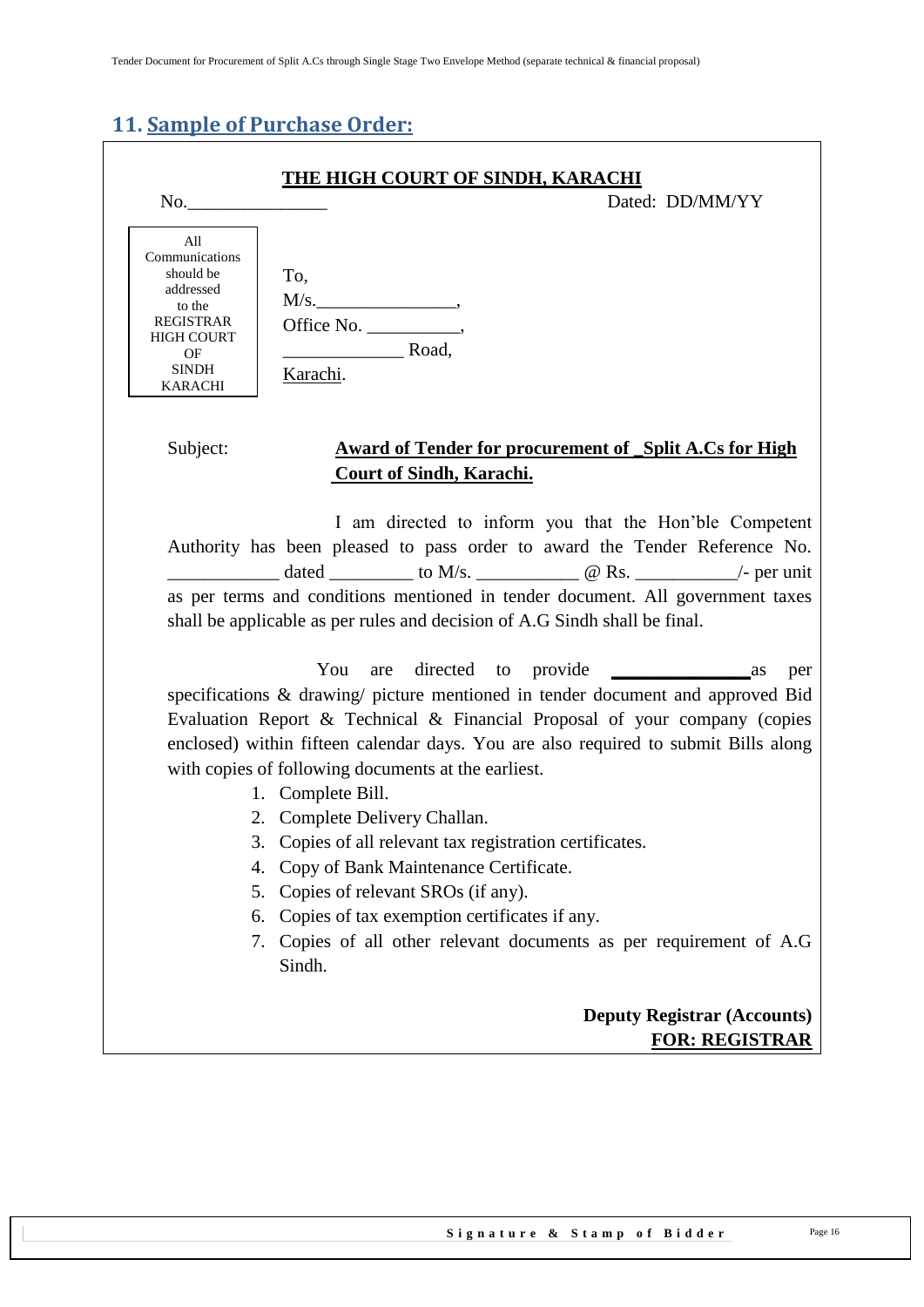| I have carefully read & understood the contents of "Sample Purchase Order" and I do |
|-------------------------------------------------------------------------------------|
| not have any objection on its contents.                                             |
|                                                                                     |
|                                                                                     |
|                                                                                     |
|                                                                                     |
|                                                                                     |
|                                                                                     |
|                                                                                     |
|                                                                                     |
|                                                                                     |

## <span id="page-16-0"></span>**12. Sample of Satisfactory Certificate:**

| It is certified that M/s.<br>has delivered goods as per Purchase      |  |
|-----------------------------------------------------------------------|--|
| and Tender document dated<br>$\&$<br>$Order(s)$ dated $\qquad \qquad$ |  |
| . All the delivered goods were as per specifications $\&$             |  |
| requirements of this Court. Payment may be made to supplier           |  |
| <b>Assistant Registrar (Resident-II)</b>                              |  |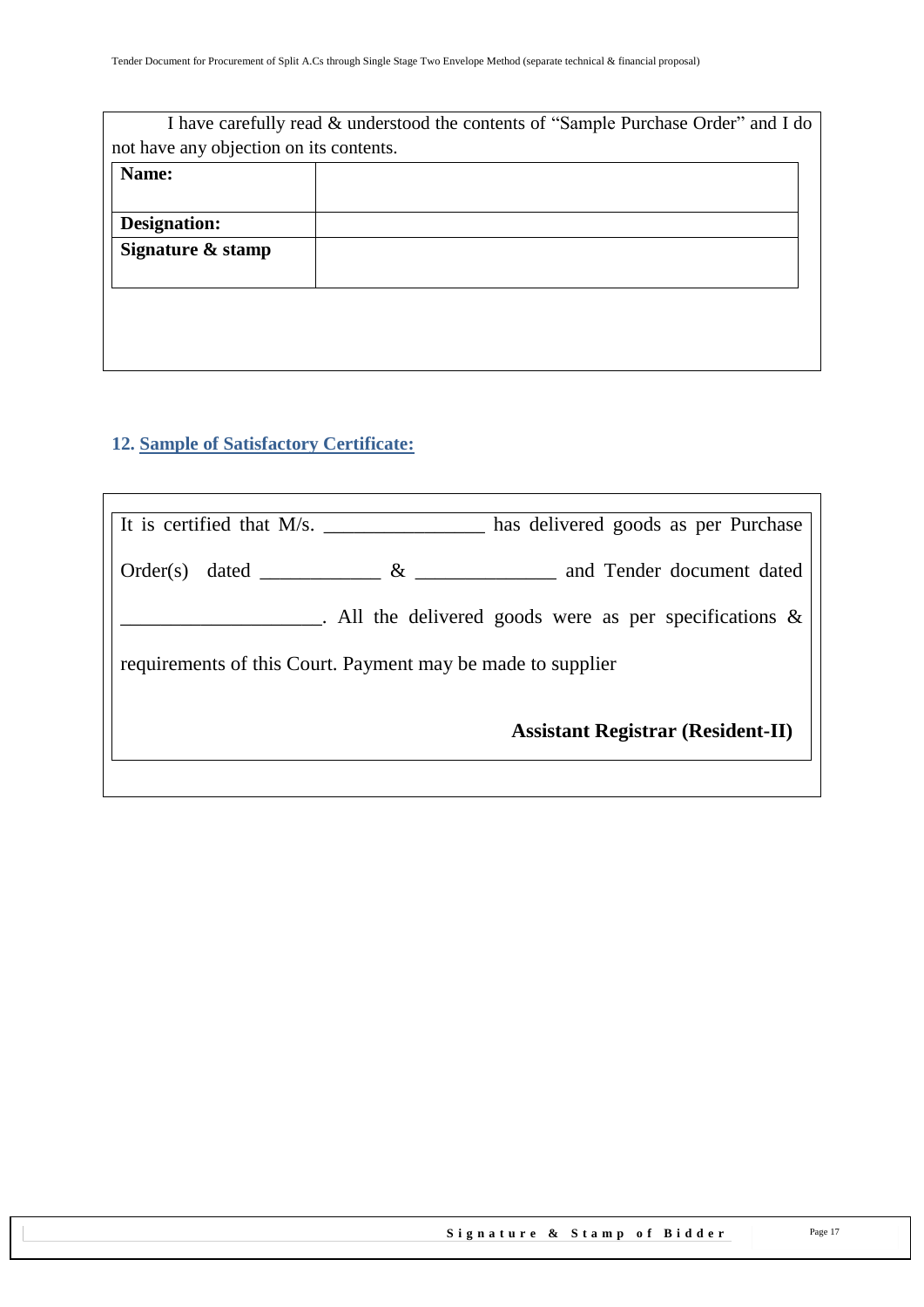## <span id="page-17-0"></span>**13. Sample of Contract to be made with successful bidder**

#### **CONTRACT BETWEEN SHC AND SUPPLIER FOR SUPPLY OF \_SPLIT A.C FOR HIGH COURT OF SINDH, KARACHI.**

This Deed of Agreement is made and entered into on \_\_\_\_\_\_\_\_\_\_\_\_ day of \_\_\_\_\_\_\_\_\_\_\_ 2019

#### **BETWEEN**

*Sindh High Court Establishment through its Registrar having its Office at High Court of* Sindh, Saddar, Karachi, (here in after called SHC which term shall include its successors and assigns) on the **One Part**.

#### **AND**

\_\_\_\_\_\_\_\_\_\_\_\_\_\_\_\_\_\_\_\_\_\_\_\_\_\_\_\_\_\_ having its office at \_\_\_\_\_\_\_\_\_\_\_\_\_\_\_\_\_\_\_\_\_\_ (here

in after called SUPPLIER which term shall include successors and assigns) on the Other Part.

**And whereas** SHC desires to purchase \_\_\_\_\_\_\_\_\_\_\_\_\_\_\_\_\_\_\_\_\_\_\_, as per specifications/ requirements, terms & conditions mentioned in tender document and approved bid evaluation report.

**And whereas** SUPPLIER expresses his desire to provide the same as per specifications/ requirements, terms & conditions mentioned in tender document and approved bid evaluation report.

**And whereas** Supplier has represented that it is a professional and has the technical expertise, experience and resources to provide the goods as per specifications/ requirements, mentioned in tender documents.

**Whereas** on the basis of the Supplier"s representations, SHC has agreed to purchase the same, in accordance with the terms and conditions tender document and this Agreement.

Now, therefore in consideration of the mutual promises and obligations set out in this Agreement, the sufficiency of which is hereby acknowledged, the Parties, intending to be legally bound, agree as follows:

Now this deed of agreement witness the terms and conditions as follows :

- 1. That the Agreement shall come into force immediately and shall remain valid till complete delivery of goods.
- 2. That the quality and quantity of Split A.Cs shall be as per specification/ requirements mentioned in tender document.
- 3. That the delivery of the materials shall be made by SUPPLIER at their own cost, management and responsibility as per tender document.
- 4. That SUPPLIER shall be fully responsible for delivery of Split A.Cs in good condition at the Stores of SHC through delivery dockets in triplicate.
- 5. That Representatives of SHC i.e. Assistant Registrar, Resident-II and Store Supervisor shall inspect the Split A.Cs and reserves the right to reject any Split A.C if the representative(s) considers those to be inferior quality to the approved samples.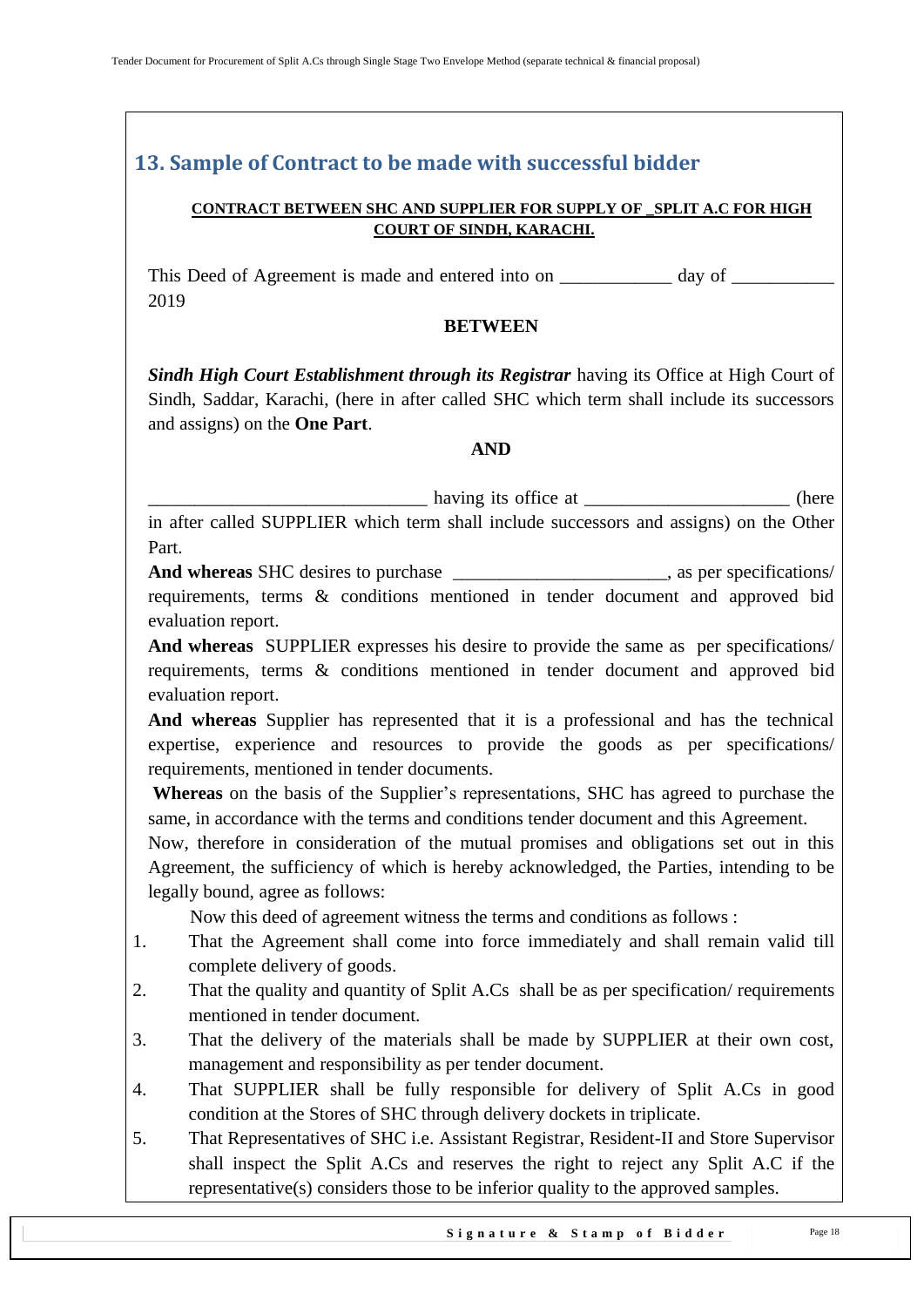- 6. That Split A.C rejected by the representative(s) of SHC shall be replaced by SUPPLIER and SUPPLIER shall bear all risks/costs of the materials rejected by SHC.
- 7. That the unit price of Split A.C will be (*enter amount and currency*).
- 8. That SHC reserves the right to change the quantity of items as per availability of budget and rules.
- 9. That SUPPLIER shall not without the consent in writing of SHC assign or sub-let the contract or any part thereof, or make any agreement with any person/company for the execution of any portion of the supply. In this regard consent by SHC will not relieve SUPPLIER from full and entire responsibility for this Agreement.
- 10. That SUPPLIER shall indemnify SHC in respect of all claims, damages, compensation or expenses payable in consequence of any injury or accident caused by them i.e., SUPPLIER.
- 11. That cost of transportation, or any other incidental charges, if required in connection of the delivery of Split A.Cs shall be borne by SUPPLIER, as per rules.
- 12. That bills submitted by SUPPLIER shall be forwarded to A.G Sindh by SHC. SUPPLIER shall be responsible to submit copies of relevant documents along with bill in coordination with Office of Budget Branch of SHC.
- 13. That all taxes shall be deducted by the Office of A.G Sindh and its decision shall be final.
- 14. That all government taxes shall be applicable as per rules.
- 15. That Bid Security shall be released after submission of Performance Security of 5% of contract price.
- 16. That if SUPPLIER fails to deliver the materials as per agreed Schedule, penalty will be imposed by SHC at the rate of (1%) of total contract value for each day of delay.
- 17. That the terms of this Agreement shall be GOVERNED by the Laws of the Land.
- 18. The failure of a Party to fulfill any of its obligations under this Agreement shall not be considered to be a breach of, or a default under, this Agreement insofar as the inability arises from an event of Force Majeure, provided that the Party affected by that event has taken reasonable precautions, due care and attempted to put in place reasonable alternative arrangements all with the objective of carrying out the terms of this Agreement.
- 19. That In the event of any question or difference or dispute whatsoever arising between the Parties under or in connection with this Agreement or any provision herein contained or its constructions hereof, or as to any matter in any way connected therewith or arising therefrom which cannot be resolved amicably shall be referred to arbitration and finally settled by three arbitrators, one to be appointed by each party and the third by the two appointed arbitrators, in accordance with the Arbitration Act, 1940. The language of arbitration shall be English and the venue of the arbitration shall be Karachi. The decision of the arbitrators shall be final and binding on the Parties who shall give full effect thereto. Any judgment may be entered upon the award in any competent court having jurisdiction.

 IN WITNESS WHEREOF, each of the Parties has caused this Agreement to be executed by their respective, fully authorized representatives as of the date first written above.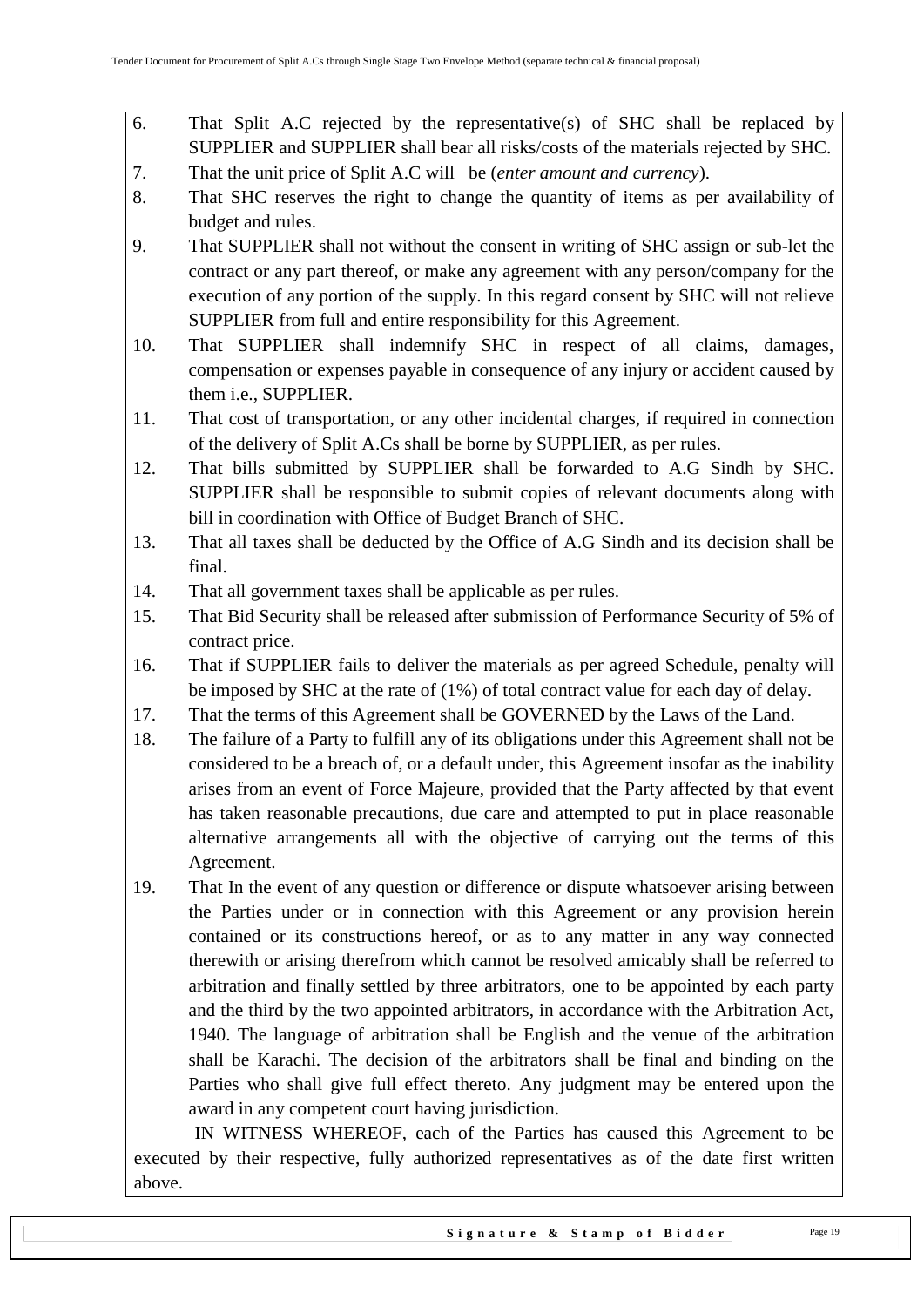| <b>REGISTRAR, HIGH COURT OF SINDH</b>      | M/s.            |                                               |  |
|--------------------------------------------|-----------------|-----------------------------------------------|--|
| SIGNATURE & OFFICIAL STAMP<br><b>STAMP</b> |                 | SIGNATURE & OFFICIAL                          |  |
|                                            | <b>WITNESS:</b> |                                               |  |
| NAME:                                      |                 |                                               |  |
| SIGNATURE & OFFICIAL STAMP<br><b>STAMP</b> |                 | ---------------------<br>SIGNATURE & OFFICIAL |  |
| NAME:                                      |                 |                                               |  |

I have carefully read & understood the contents of "Sample Contract" and I do not have any objection on its contents.

| Name:               |  |
|---------------------|--|
|                     |  |
| <b>Designation:</b> |  |
|                     |  |
| Signature & stamp   |  |
|                     |  |
|                     |  |
|                     |  |